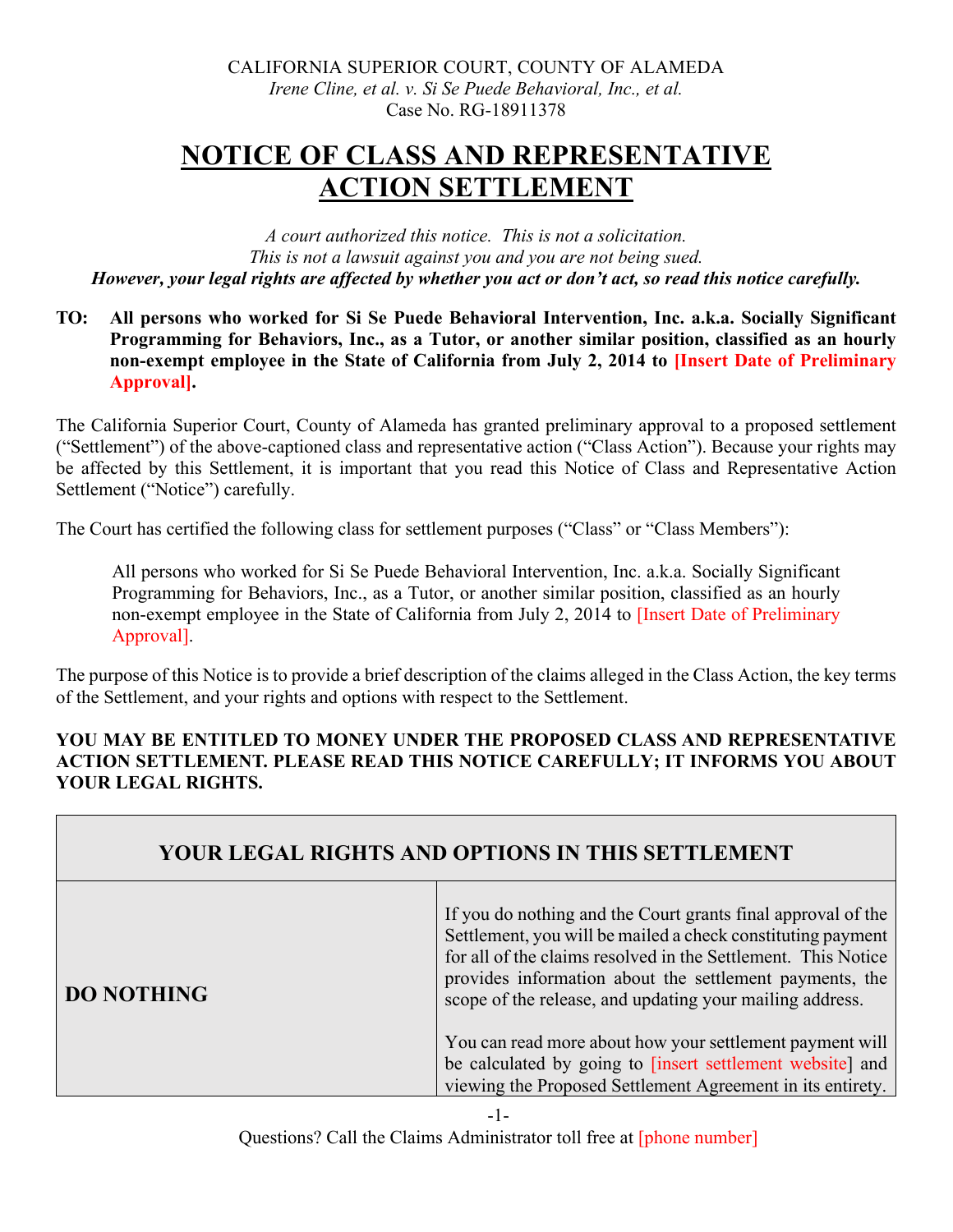| <b>OPT OUT</b>                                          | If you do not want to participate as a Class Member, you<br>may "opt out," which will remove you from the Class. If<br>you opt out of the Settlement and the Court grants final<br>approval of the Settlement, you will not be sent any<br>payment for your class claims or be bound by any release of<br>your class claims through the Settlement. However, you<br>will be mailed payment for your PAGA claims and will be<br>bound by the release of PAGA claims in the Settlement.<br>This Notice provides information about how to opt out, the<br>deadline to opt out, and updating your mailing address. You<br>can also find more detail about the scope of the class and<br>PAGA claims in Sections 3 and 4 below.                                               |
|---------------------------------------------------------|--------------------------------------------------------------------------------------------------------------------------------------------------------------------------------------------------------------------------------------------------------------------------------------------------------------------------------------------------------------------------------------------------------------------------------------------------------------------------------------------------------------------------------------------------------------------------------------------------------------------------------------------------------------------------------------------------------------------------------------------------------------------------|
| <b>OBJECT</b>                                           | If you object to the Settlement and the Court grants final<br>approval of the Settlement, you will be mailed a check<br>constituting payment for all of the claims resolved in this<br>Settlement. You will also be bound by the release of all<br>claims released in this Settlement. This Notice provides<br>information about how to object, the deadline to object, the<br>settlement payments, the scope of the release, and updating<br>your mailing address.                                                                                                                                                                                                                                                                                                      |
| <b>DISPUTE THE NUMBER OF</b><br><b>WEEKS YOU WORKED</b> | The class and PAGA payments will be apportioned based<br>on the number of workweeks each person worked for Si Se<br>Puede Behavioral Intervention, Inc. in California between<br>July 2, 2014 and <i>[Insert Date of Preliminary Approval]</i> . The<br>number of workweeks Si Se Puede Behavioral Intervention,<br>Inc.'s records reflect you worked in the relevant time period<br>is set forth in Section 6 below. If you believe that you<br>worked a different number of workweeks, you may submit<br>a workweek dispute. You may submit a workweek dispute<br>no matter how else you've responded to this Notice. This<br>Notice provides information on how to submit a workweeks<br>dispute and the deadline to submit a workweek dispute in<br>Section 6 below. |
| <b>UPDATE YOUR CONTACT</b><br><b>INFORMATION</b>        | You can contact the Claims Administrator to update your<br>contact information. If settlement payments are sent, they<br>will be mailed to your address on file. It is important to<br>keep your mailing address up to date if you want to receive<br>a settlement payment.                                                                                                                                                                                                                                                                                                                                                                                                                                                                                              |

Г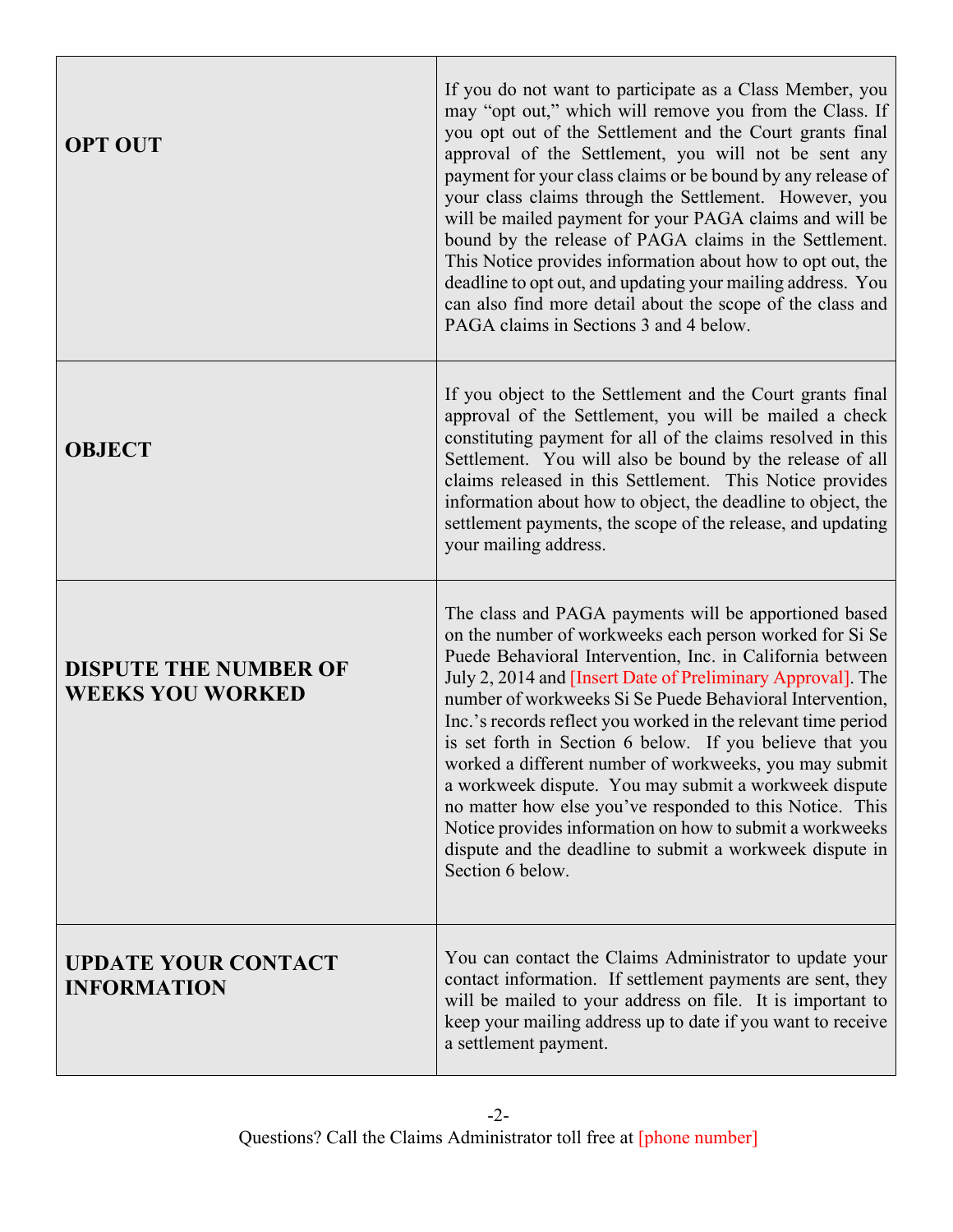# **WHAT INFORMATION IS IN THIS NOTICE**

# *1. What Is This Case About?*

This class and representative action entitled *Irene Cline, et al. v. Si Se Puede Behavioral, Inc., et al.* was commenced by Plaintiffs Irene Cline, Lynn Cho, Desiree Pacheco, and Itzel Marlene Diaz (the "Plaintiffs") in the Alameda County Superior Court (Case Number RG-18911378) against Si Se Puede Behavioral Intervention, Inc. ("SSPBI") and Felicia Lopez ("Defendants") for alleged wage and hour claims on behalf of other hourly, nonexempt employees working for SSPBI. A class action means that the Plaintiffs seek to represent all similarlysituated employees who may have been subject to Defendants' practices. A PAGA representative action means that Plaintiffs seek to enforce certain penalties contained in the California Labor Code by alleging claims against Defendants on behalf of on behalf of similarly-situated persons, the Labor and Workforce Development Agency ("LWDA"), and the State of California.

The various wage claims that Plaintiffs alleged include purported failure to pay all wages owed, failure to pay overtime, failure to provide meal and rest periods, failure to reimburse mileage accrued while working, and related claims including penalties under the California Labor Code. Plaintiffs allege that Defendants had a policy and practice of not paying employees for hours spent while driving on the job to avoid paying them for all time worked and earned overtime wages. Plaintiffs also allege that Defendants withheld meal and rest breaks required by law and failed to reimburse employees for all mileage driven while working.

Defendants expressly deny each and every allegation detailed above. Defendants expressly deny that they did anything wrong or that they violated the law and further deny any liability whatsoever to Plaintiffs or to the Class. There has been no finding or determination of wrongdoing against Defendants. The Court has not made a determination on the merits of the above allegations.

To read the pleadings in this case, and for a full list of claims, visit: <http://www.alameda.courts.ca.gov/Pages.aspx/DomainWeb> and look up this case using the case number or parties' names in the paragraph above.

Both sides agreed to resolve the lawsuit with no decision or admission of who is right or wrong, and the Court has not made any determination in favor of the Plaintiffs or the Defendants in this case. By agreeing to resolve the lawsuit, all parties avoid the risks and cost of a trial.

Prior to reaching this settlement, SSPBI filed for bankruptcy in the United States Bankruptcy Court for the Northern District of California (Case Number 20-41647). Plaintiffs reached an agreement with the courtappointed trustee of SSPBI's estate to receive a distribution to them and the class that will cover some of the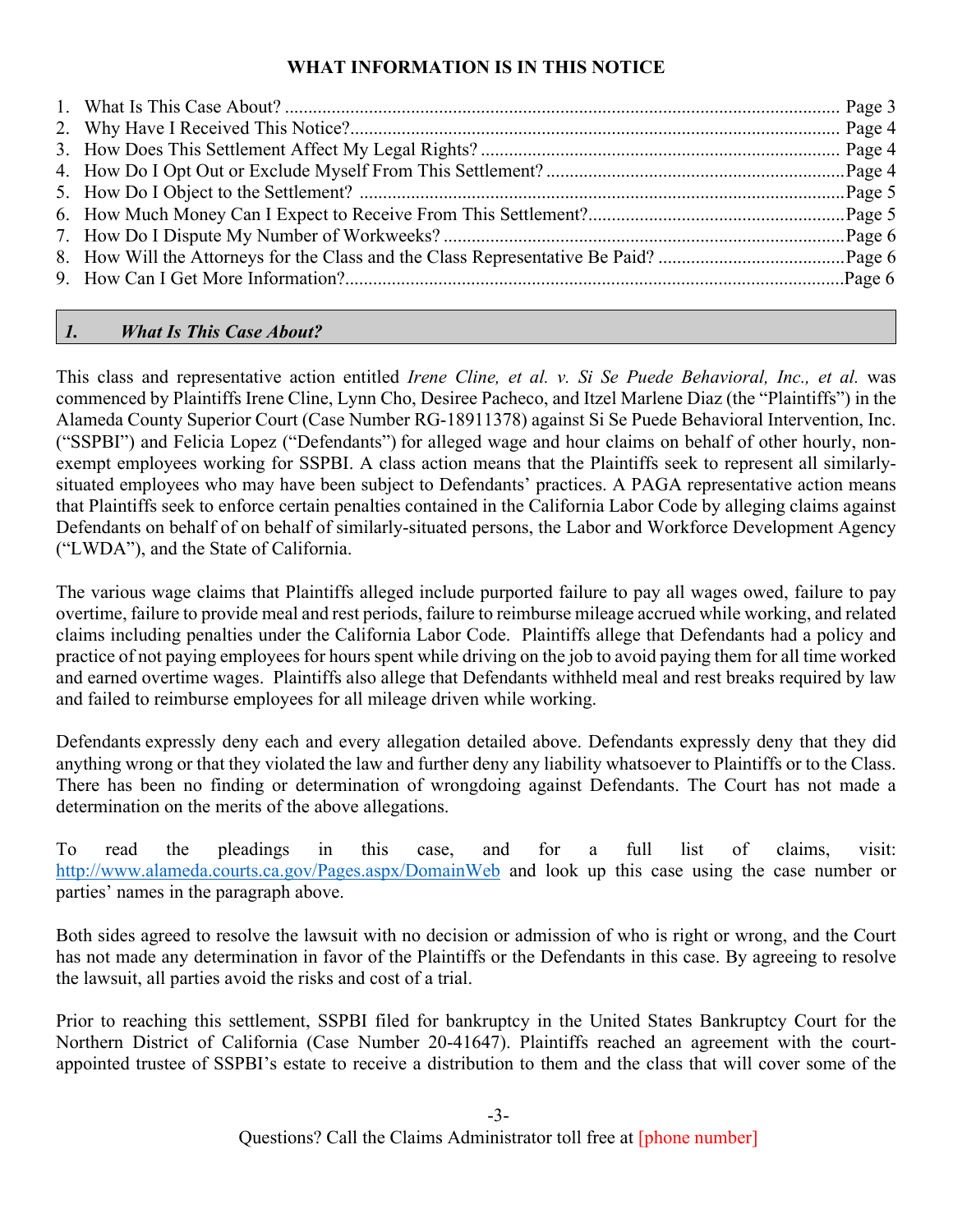claims against SSPBI in this case. U.S. Bankruptcy Judge Charles Novack approved that agreement on February 12, 2021.

#### *2. Why Have I Received This Notice?*

The Court has ordered the parties to this class and representative action to disseminate notice to the class to inform members of their options. Si Se Puede Behavioral Intervention, Inc.'s records indicate that you may be a Class Member. The Settlement will resolve all Class Members' Released Claims, as described in Section 3 below.

**You are a Class Member if you are or ever were an hourly (non-exempt) employee of Si Se Puede Behavioral Intervention, Inc. a.k.a. Socially Significant Programming for Behaviors, Inc. as a Tutor, or another similar position, at any time from July 2, 2014 through [Insert Date of Preliminary Approval].** 

The Superior Court of the County of Alameda has conditionally certified the Class for settlement purposes only and directed that you receive this Notice.

The Court will hold a Final Approval Hearing concerning the proposed settlement on [the date of final approval hearing], 2021 at [time a.m./p.m.], before Judge [insert name of new judge], located at 1221 Oak Street, Oakland, California 94612, Department 21.

#### *3. How Does This Settlement Affect My Legal Rights?*

The Settlement provides payments to all Class Members in exchange for giving up the right to sue Defendants individually for the conduct described in the lawsuit (the "Released Claims").

The Released Claims are all claims asserted in the Action or any other claims, demands, obligations, actions, causes of action, liabilities, debts, promises, agreements, attorneys' fees, losses or expense, known or unknown, suspected or unsuspected, filed or unfiled, that Class Members that could have been asserted based on the facts alleged in the Action.

The time period for the Released Claims is the same as the Class Period, and runs from July 2, 2014 through [Insert Date of Preliminary Approval].

#### *4. How Do I Opt Out Or Exclude Myself From This Settlement?*

If you do not want to take part in the Settlement, you must mail a written request for exclusion to the Claims Administrator. The written request for exclusion must: (a) state your name, address, and telephone number; (b) state your intention to not wish to be part of the Class, to be bound by, and/or to receive funds pursuant to the Settlement; (c) be addressed to the Claims Administrator; (d) be signed by you or your lawful representative; and (e) be postmarked no later than [the Response Deadline]. You must mail your request for exclusion to the Claims Administrator at [address].

By opting out, you will not receive a full settlement payment and will be able to pursue your individual claims against Defendants in a separate lawsuit. Regardless of whether or not you opt out of the full settlement, you will not be able to pursue a representative action under the Private Attorneys' General Act ("PAGA"), Labor Code § 2699, for your employment claims with Defendants covered by this lawsuit. PAGA representative lawsuits are brought by individuals on behalf of similarly situated persons, the LWDA and the State of California. Payments

-4-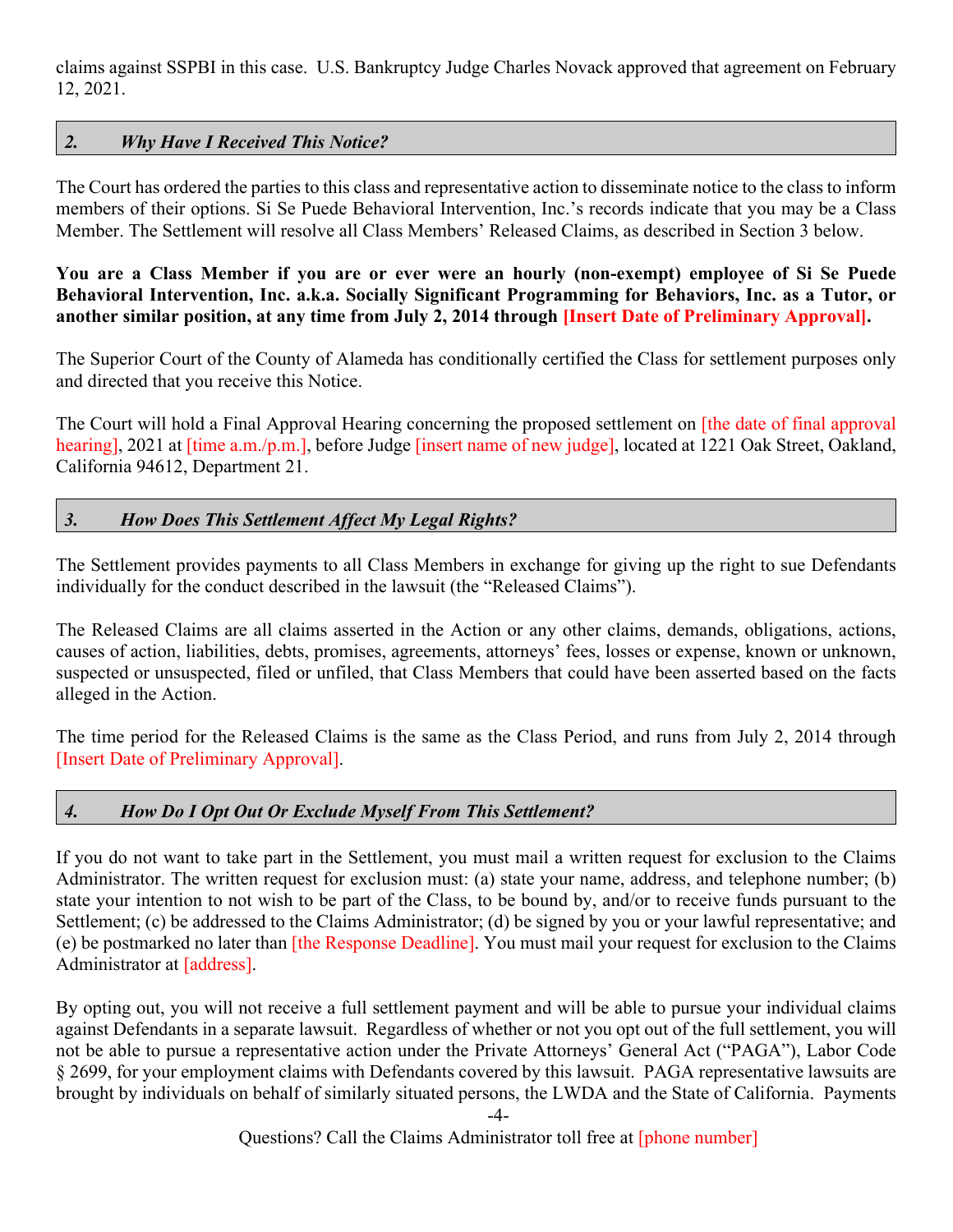from the Gross Settlement Fund are being made to the LWDA and to you in exchange for a release of PAGA claims, irrespective of whether or not you opt out of the broader Settlement.

The Final Judgment entered following approval of the Settlement by the Court will bind all Class Members who do not request exclusion from the Settlement (Eligible Class Members). Due to SSPBI's bankruptcy, there likely will not be any money available to those who opt out of the settlement and choose to file their own lawsuit.

#### *5. How Do I Object to The Settlement?*

If you are a Class Member who does not opt out of the Settlement, you may object to the Settlement, personally or through an attorney, by mailing a written Objection and mailing it to the Claims Administrator at [address] postmarked by [the Response Deadline]. The Objection must state: (a) your full name, address, telephone number and signature (or signature of your authorized representative); and (b) describe, in clear and concise terms, the legal and factual arguments supporting the objection.

Class Members who timely file valid objections to the Settlement may appear at the Final Approval Hearing, either in person or through the objector's own counsel, provided the objector has first notified the Claims Administrator by sending his/her written objections to the Claims Administrator, postmarked no later than [the Response Deadline].

Class Members who fail to object in the manner specified above shall be deemed to have waived any objections and shall be foreclosed from making any objections (whether by appeal or otherwise) to the Settlement.

Again, to be valid and effective, any objections must be mailed to the Claims Administrator postmarked on or before on or before [the Response Deadline].

If the Court approves the Settlement, Class Members who object will be mailed a settlement payment for the class and PAGA claims and will be bound by the terms of the Settlement, including the full release of claims.

## *6. How Much Money Can I Expect to Receive From This Settlement?*

The Settlement provides for a Gross Settlement Amount of \$170,250.21. Plaintiffs will request disbursements of \$64,695 for attorneys' fees and costs; \$4,000 each, totaling \$16,000 for Named Plaintiffs Enhancements; up to \$5,000 for administrative costs, and \$3,000 for an LWDA fund. If all of those amounts are approved in full, there will be \$81,555.21 in the Net Settlement Fund, which will be used to pay participating Class Members for the class claims, and \$3,000 in the LWDA fund, which will be used to pay the Labor and Workforce Development Agency and all Class Members, including Class Members who opted out, for the PAGA claims. If those amounts are not approved in full, then the Net Settlement Fund will increase.

If you do not opt out, you will get a proportionate amount of the Net Settlement Fund based on the number of workweeks you worked for Si Se Puede Behavioral Intervention, Inc. during the relevant time period. Your payment will be calculated according to the following method: first, dividing the Net Settlement Amount by the total number of Eligible Work Weeks to arrive at the Eligible Work Week Rate, and then second, by multiplying the resulting Eligible Work Week Rate by the total number of your Eligible Work Weeks.

The amount you will receive cannot be precisely calculated until after the time during which individuals may object or seek exclusion from the Settlement concludes. Based upon the calculation above, your approximate share of the Net Settlement Fund is as follows:  $\frac{1}{2}$  ess taxes. This is based on Si Se Puede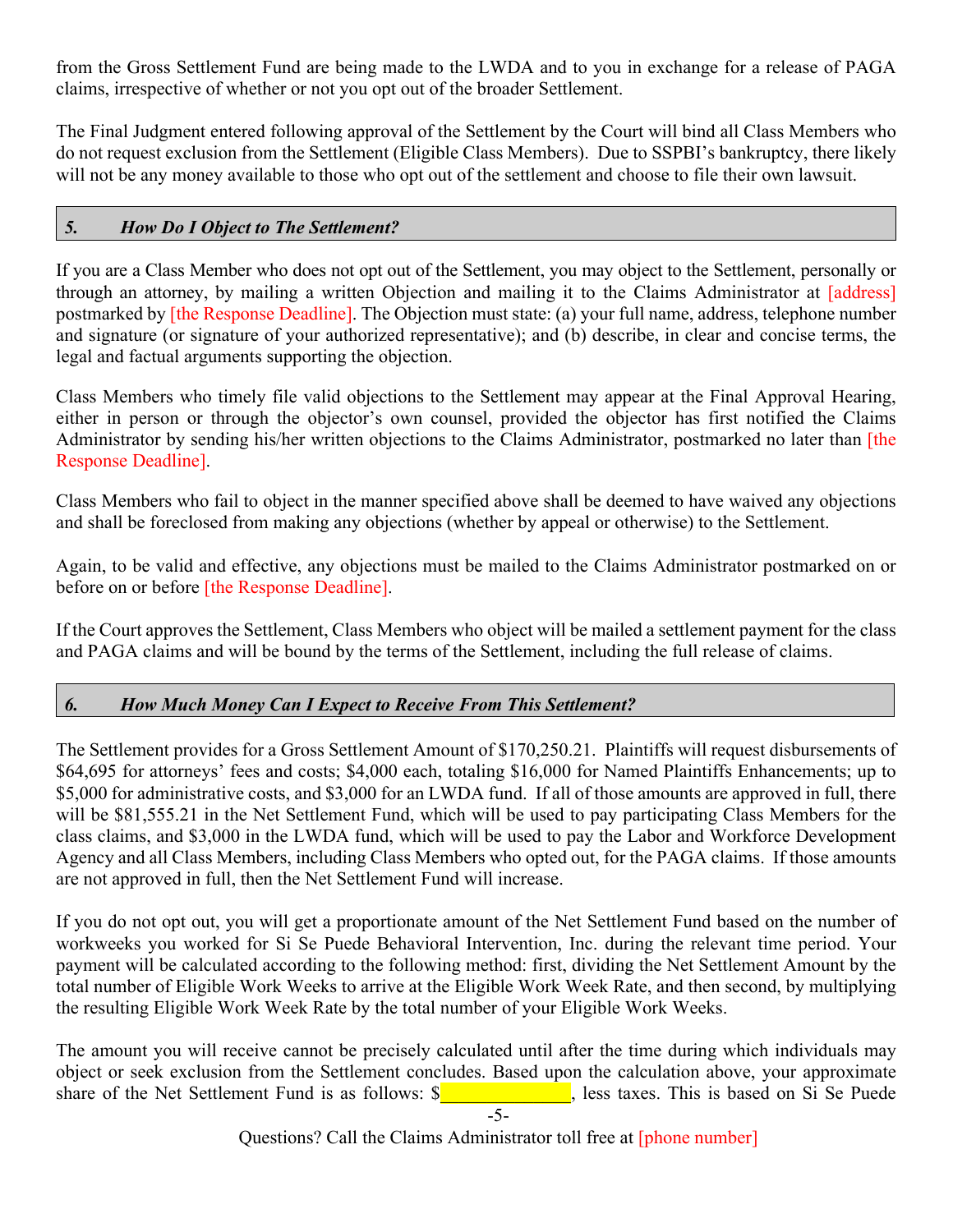Behavioral Intervention, Inc.'s records, which show you worked  $\blacksquare$  Eligible Work Weeks during the Class Period.

Regardless of whether or not you opt out, you will get a proportionate amount of the LWDA fund. \$2,250 (75%) of the LWDA Fund will go to the Labor and Workforce Development Agency, and the remaining \$750 will divided among all Class Members using the same method described in the paragraph above. Your approximate share of the LWDA Fund is as follows:  $\frac{\sqrt{2}}{2}$  less taxes. This is based on Si Se Puede Behavioral Intervention, Inc.'s records, which show you worked Eligible Work Weeks during the Class Period.

The total payment you receive from the Net Settlement Fund (if you do not opt out) and the LWDA is your Individual Settlement Payment. One-third of your Individual Settlement Payment will be treated as unpaid wages. Applicable taxes will be withheld from the wages portion of your Individual Settlement Payment only and reported on an IRS Form W-2. The remaining two-thirds of your Individual Settlement Payment will be treated as penalties, interest, and non-wages and will be paid pursuant to an IRS Form 1099.

It is strongly recommended that upon receipt of your Class Member Settlement Payment check, you immediately cash it or cash it before the 180-day void date shown on each check. If any checks remain uncashed or not deposited by the expiration of the 180-day period after mailing, the Claims Administrator may send out a second round of checks to Class Members who deposited their initial check. The second round of payment will take the total unclaimed funds and pro-rate the amount to each Class Member who cashed their initial check by number of Eligible Work Weeks, in the same method as the first round so long as the check is no less than \$25. Any unclaimed funds after the second round of payments shall be paid to mutually agreed upon non-profit *cy pres* recipient subject to Court approval.

## *7. How Do I Dispute My Number of Workweeks?*

If you believe the number of Eligible Work Weeks records listed in Section 6 is incorrect, you may provide documentation and/or an explanation to show contrary information to the Claims Administrator at [address] postmarked on or before [the Response Deadline].

If you submit a timely written dispute as to the number of workweeks, you should submit written proof proving your dispute. Defendants' records will be presumed accurate and Defendants will investigate and determine if the dispute appears to be valid. If your dispute is not approved, you will still be able to participate in the settlement.

You should keep a copy of all documents you send to the Claims Administrator, especially if you are disputing your number of workweeks.

## *8. How Will the Attorneys for the Class and the Class Representative Be Paid?*

The attorneys for the Class and Class Representatives will be paid directly out of the Gross Settlement Amount, in an amount to be determined by the Court but not to exceed \$64,695, inclusive of attorneys' fees and costs of suit.

#### *9. How Can I Get More Information?*

**IF YOU NEED MORE INFORMATION OR HAVE ANY QUESTIONS**, you may contact the Claims Administrator at the telephone number listed below and at [INSERT TELEPHONE NUMBER], toll free. Please